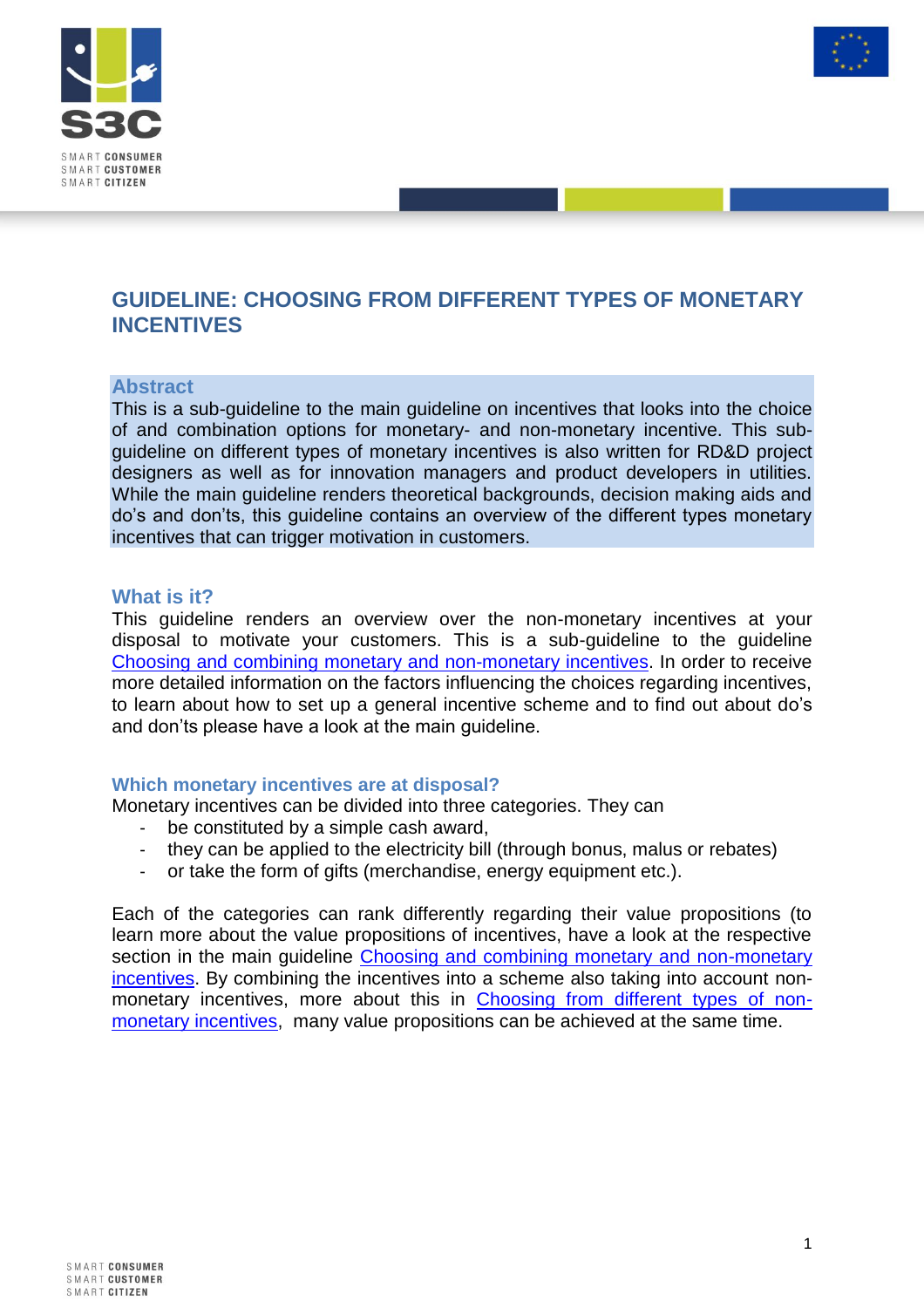



## *Cash awards*

| <b>Value Propositions for consumers</b> |        |             |                |            | <b>Factors for incentive givers</b> |  |        |            |  |
|-----------------------------------------|--------|-------------|----------------|------------|-------------------------------------|--|--------|------------|--|
| Memory                                  | Trophy | Flexibility |                | Immediate- | Costliness   Flexibility            |  |        | Regulation |  |
| Value                                   | Value  | Value       |                | ness       |                                     |  |        | and        |  |
|                                         |        |             |                |            |                                     |  |        | contracts  |  |
| low                                     | low    | high        |                | high       | flexible                            |  | medium | high       |  |
| <b>Relevant for</b>                     |        |             |                |            |                                     |  |        |            |  |
| Smart Consumer                          |        |             | Smart Customer |            | Smart Citizen                       |  |        |            |  |
|                                         |        |             |                |            |                                     |  |        |            |  |

A cash award can be offered in nearly all phases of a rollout, product introduction or demonstration and serve several purposes. While cash is a flexible and immediate for customers to use, the effect of a cash award is neither particularly memorable (especially if the amount is low, which is often the case due to restricted budgets), nor does it have a strong trophy value. Depending on the amounts and occasions on which cash awards are granted, the costliness can range between low and very high. If the amounts and sums of the awards are part of a contract, this instrument displays little flexibility.

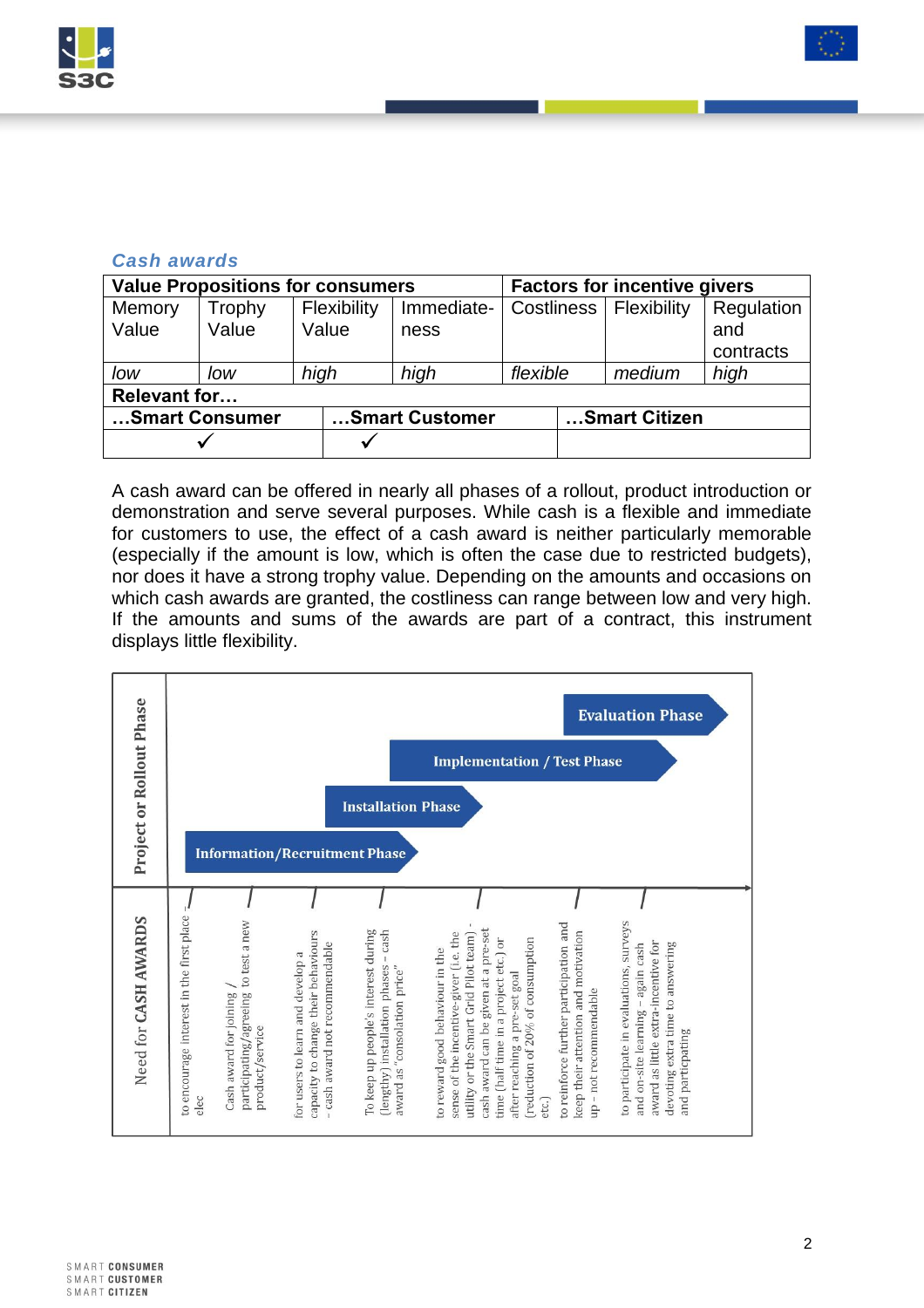



# *Electricity bill*

| <b>Value Propositions for consumers</b> |        |             |                |            | <b>Factors for incentive givers</b> |  |     |            |  |
|-----------------------------------------|--------|-------------|----------------|------------|-------------------------------------|--|-----|------------|--|
| Memory                                  | Trophy | Flexibility |                | Immediate- | Costliness   Flexibility            |  |     | Regulation |  |
| Value                                   | Value  | Value       |                | ness       |                                     |  |     | and        |  |
|                                         |        |             |                |            |                                     |  |     | contracts  |  |
| low                                     | low    | high        |                | high       | flexible                            |  | low | high       |  |
| <b>Relevant for</b>                     |        |             |                |            |                                     |  |     |            |  |
| Smart Consumer                          |        |             | Smart Customer |            | Smart Citizen                       |  |     |            |  |
| ✔                                       |        |             |                |            |                                     |  |     |            |  |



In case of the modification of the end users billing procedures, one needs to keep in mind that setting up a new tariff and according billing system requires a special allowance by the regulator in most European countries. If this is the case, there are ways to simulate a dynamic pricing regime without requiring the permission of the regulator, which are explained in the guideline [Designing a dynamic tariff.](http://www.smartgrid-engagement-toolkit.eu/fileadmin/s3ctoolkit/user/guidelines/GUIDELINE_DESIGNING_A_DYNAMIC_TARIFF.pdf) According to the innovative tariff or contracting regime the end user is billed in, the extent to which they manage to adapt to price and/or efficiency signals is metered. If the end users succeed in implementing them, they receive a bonus on their electricity bill accordingly.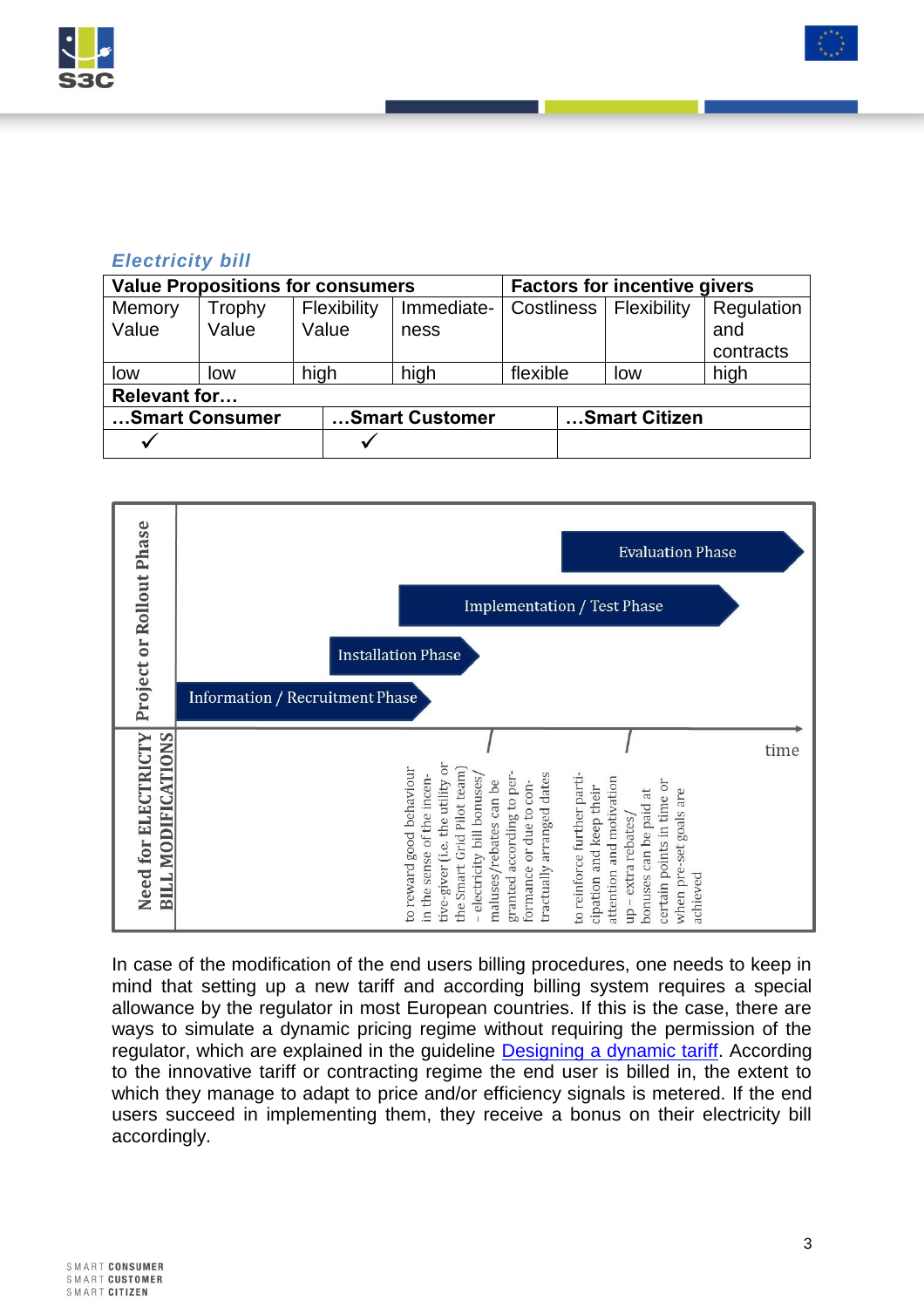



This **bonus can be deducted from the electricity** bill every month, resulting in lower costs. However, other intervals are possible as well. However, if the end users do not succeed in implementing the signals, a **malus can be added to their electricity bill**. This malus can be calculated and added to the bill every month. However, other intervals are possible as well.

The success can be translated into an **accumulated extra-payment** at the end of the project or trial or after the first phase has concluded to keep up the end users' motivation. When designing the intervals for incentives and rewards, project or utility staff should keep the general preference for the immediateness of incentives in mind.

### **Calculating price elasticity (Model City Mannheim, DE)**

How much influence can monetary rewards in new tariff designs actually exercise on customer behaviour? How much do you have to offer for your customer to react? These were two main research questions the Model City Mannheim project set for themselves. Instead of focusing on typical result parameters like load shifts or energy conservation, they opted to analyse their participants' price elasticity in terms of electricity. Little is known about the actual impact of price changes on consumer behaviour. Studies about customer churning in utilities suggest that the price of electricity is not necessarily a main driver towards changing energy suppliers.

In fact, this model region opted to focus on learning about how much you actually have to offer for consumers to respond.

The RTP tariff implemented in their final phase was fully flexible and allowed for a calculation of the price elasticity of the consumption of the field test customers. The price spread between the overall 31 price levels was set at 7,75ct/kWh and the distribution of the hourly time blocks and prices was changed on a daily basis and announced a day ahead. The project calculated a significant price elasticity of -0,106 on average – i.e. if the price of electricity was raised by 100%, the participants reacted with a decrease of consumption by 10,6% on average. However, it needs to be stressed that the price incentives did not reflect the currently available price spreads within given energy markets and regulatory frameworks. In fact, monetary saving potential and change in energy behaviour via reduced electricity bills under actual, non-test circumstances would be limited.

To learn more about this project's results visit [http://www.modellstadt](http://www.modellstadt-mannheim.de/moma/web/en/home/index.html)[mannheim.de/moma/web/en/home/index.html](http://www.modellstadt-mannheim.de/moma/web/en/home/index.html)

Furthermore, a rebate that can be understood as a more general reward incentivizing the end users to take part in the first place can be offered as a monetary incentive. **Rebates are not dependent on the performance of the end users** within the field-trial, but taken off the bill every month/quarter/year in order for them to appreciate their participation.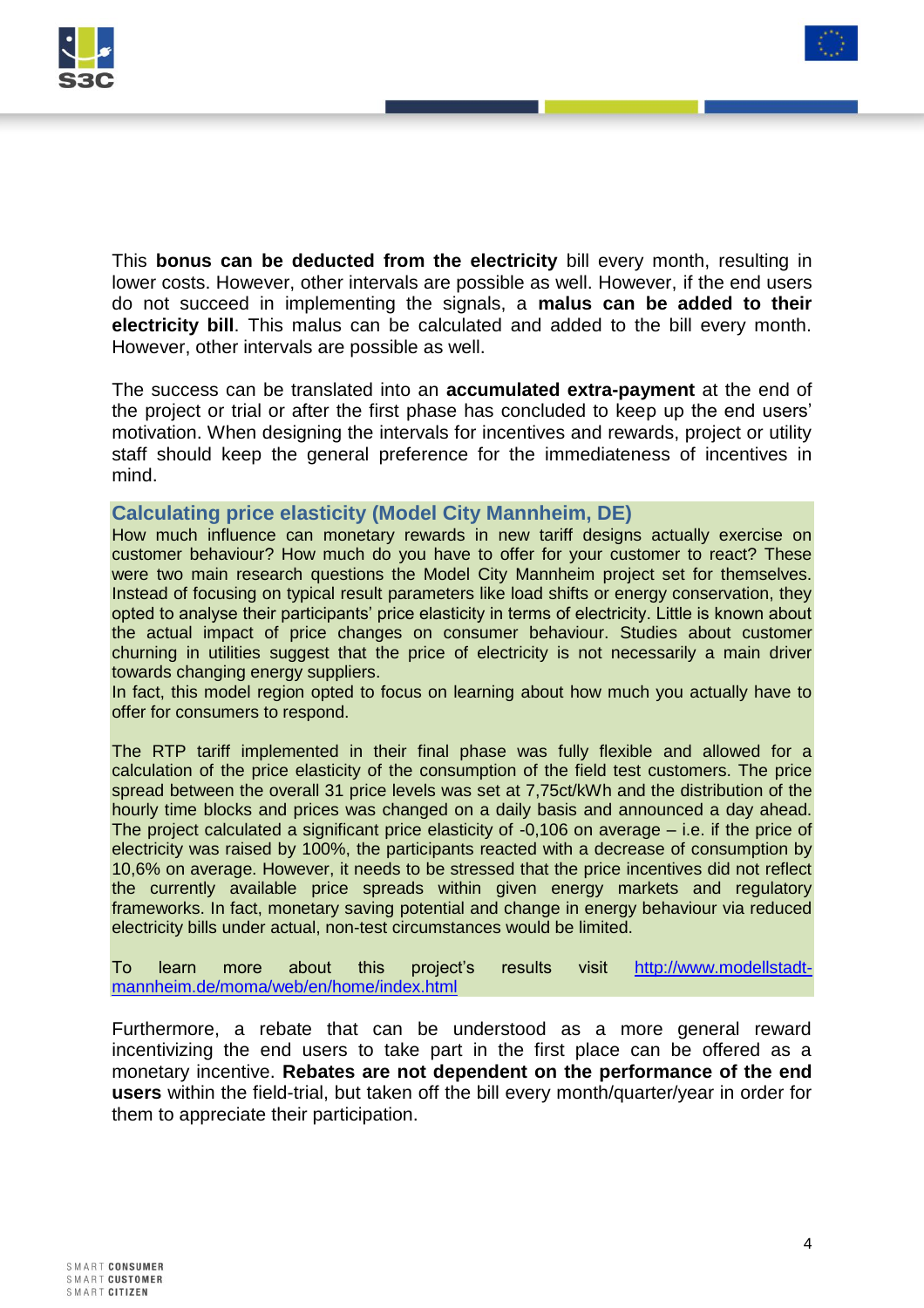



# *Commodities / Gifts*

| <b>Value Propositions for consumers</b> |        |             |                |            |    | <b>Factors for incentive givers</b> |               |     |            |    |
|-----------------------------------------|--------|-------------|----------------|------------|----|-------------------------------------|---------------|-----|------------|----|
| Memory                                  | Trophy | Flexibility |                | Immediate- |    | Costliness   Flexibility            |               |     | Regulation |    |
| Value                                   | Value  | Value       |                | ness       |    |                                     |               |     | and        |    |
|                                         |        |             |                |            |    |                                     |               |     | contracts  |    |
| high                                    | high   | medium      |                | high       | to | flexible                            |               | low | low        | to |
|                                         |        | to low      |                | medium     |    |                                     |               |     | medium     |    |
| <b>Relevant for</b>                     |        |             |                |            |    |                                     |               |     |            |    |
| Smart Consumer                          |        |             | Smart Customer |            |    |                                     | Smart Citizen |     |            |    |
| ✓                                       |        |             |                |            |    |                                     | √             |     |            |    |

Not every monetary incentive needs to be transferred in cash. This section sheds light on how customers can financially gain from taking part and performing well in a smart grid trial without being granted rebates or other cash incentives.

**Free energy technology equipment or rebates on energy equipment** can be offered to households or SMEs that are willing to participate in a trial or a rollout. This is a particularly useful incentive for trials that require they users to purchase or lease new equipment for the trials. Of course, the rebates are not limited to smart energy appliances such as start-stop washing machines or dishwashers, other categories ranging from smartphones, PV panels to heat pumps are feasible as well.

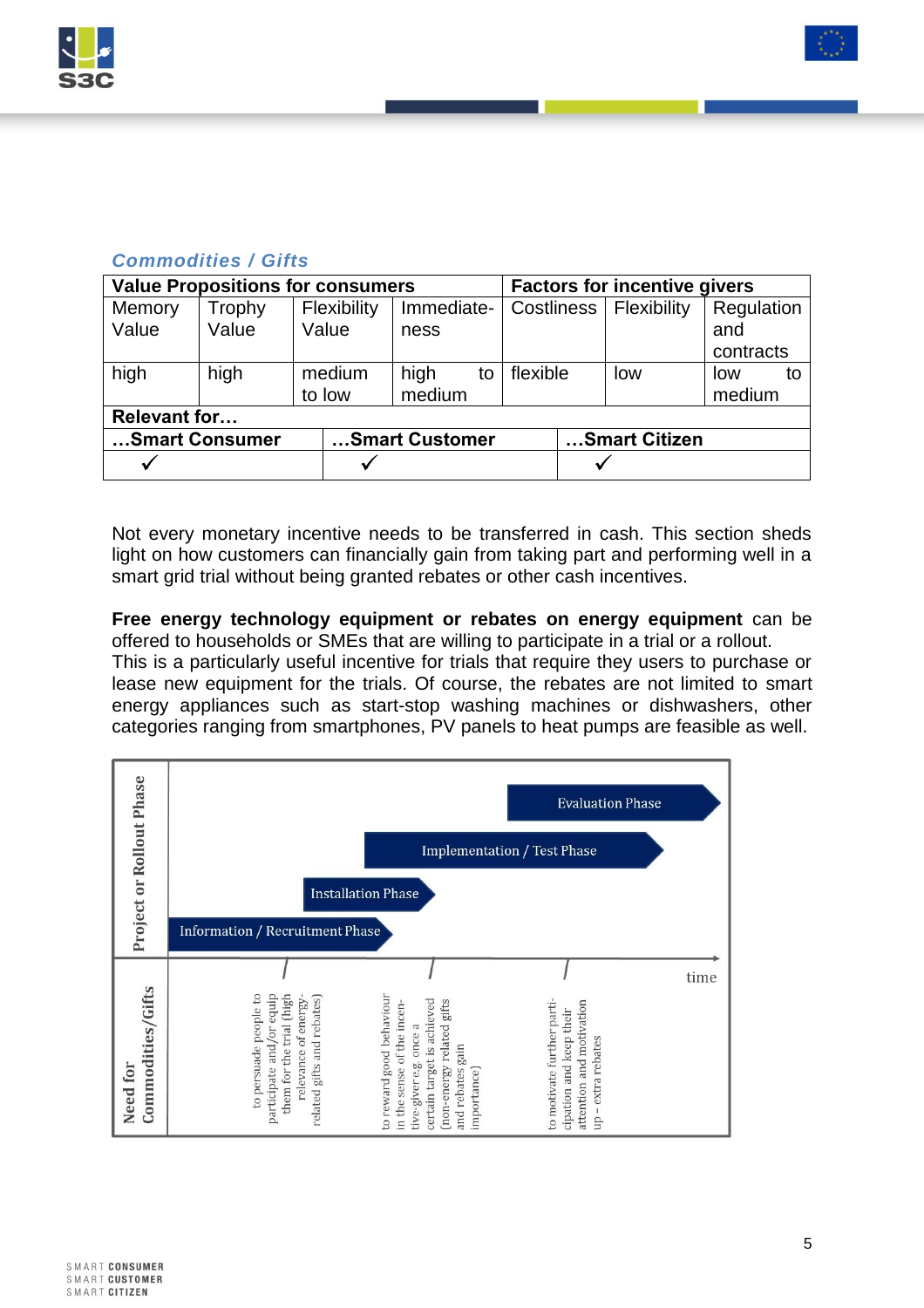



### **Energy equipment with high trophy value (Insero Live Labs, DK)**



S3C's active partner project Insero Live Labs has collected great experiences with offering new energy equipment including PV panels, CHP units, heat pumps, electric vehicles etc. to potential trial consumers at a discount rate. The participating households had to invest half of the market price. Thus, the value of their houses increased and they started developed a "sense of ownership" of the project and the success they made of it.

Their own involvement – financially and clearly visible through their "smart energy trophies" in form of their new household and generation appliances – made them more eager to make the most of the new experience and active consumers and citizens.

For more information on the project, have a look at [www.inserolivelabs.dk](http://www.inserolivelabs.dk/) 

The trophy value of a complete smart energy renovation of a home is of course considerably higher than a pure cash incentive. Of course, the equipment required to take part in a trial project can also be made available to the end users as a gift. The Insero experience however suggests that a higher stake for participating customers – also in a test circumstance – can have a positive impact on results. A utility can assemble a "starter-kit" that can be given to the end users as a first reward for joining the project or assemble a "success kit" for end users who reach a pre-defined target in changing their habits. Smartphones and tablets as gifts have been appreciated by end users in several smart grid trials. These gifts also serve the projects, since they can be used to read feedback information for the end users as well.

But **gifts and merchandise going beyond the energy sector** have been used, too. Season tickets for the local public swimming pool to theater tickets are feasible.

### **Regional gifts (AlpEnergy, DE)**

To entice the customers of the regional utility Allgäuer Überlandwerke in Germany's southern part to participate in the trial of the AlpEnergy project, the project teams designed incentives beyond usual cash awards for price signal conformous behaviour. As the project name implies, Kempten is an Alpine region and a stronghold for alpine sports such as skiing and snowboarding. As a recruitment gift, the utility opted to offer ski passes for the season instead of a small lump sum. The gift was well received by the regional audience and helped to underscore the character of the project that tested new tariff arrangement oriented towards making maximal use of abundantly available generation from photovoltaics. For more information on the project, have a look at www.alpenergy.net

A special form of gift-giving that also combines it with a gamification aspect is a lottery. In case the end user reaches pre-defined targets or another defined